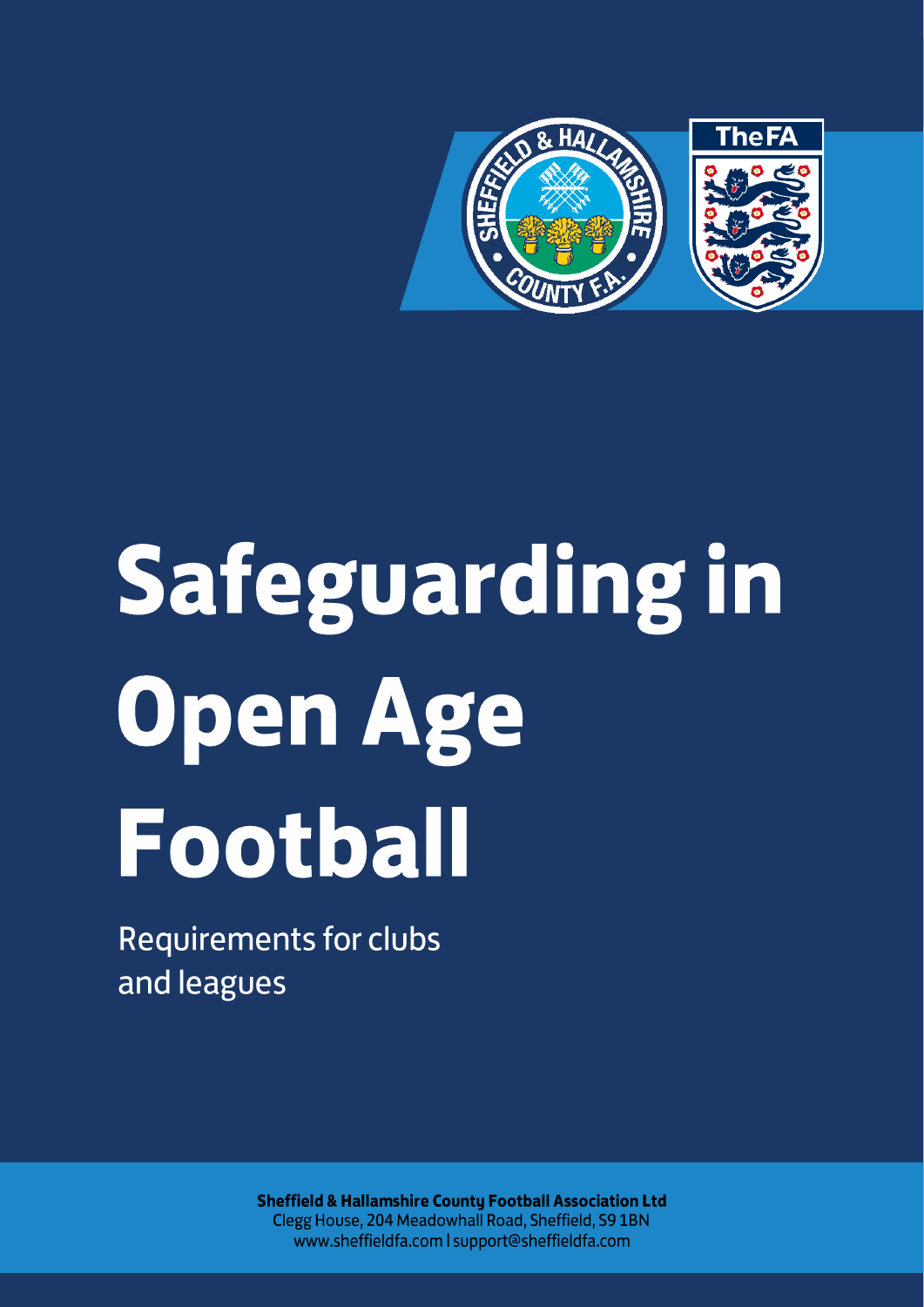

## **Leagues**

Adult leagues with open age teams where 16/17 year old players are registered are now asked to identify a league member who can take on the role of League Safeguarding Advocate.

The League Safeguarding Advocate is required to complete the free Safeguarding For All course and the free Safeguarding Adults course on the FA's Boot Room: <https://thebootroom.thefa.com/learning/qualifications/safeguarding-courses>

The purpose of this role is to:

- Proactively promote Safeguarding in all registered clubs
- Promote the FA's Safeguarding information available on TheFA.com
- Ensure Safeguarding is a standard item at Committee meetings/AGM's
- Monitor data reports showing teams that register 16/17 year olds
- Support clubs to identify local DBS verifiers
- Remind clubs of their responsibilities, listed on the next page.